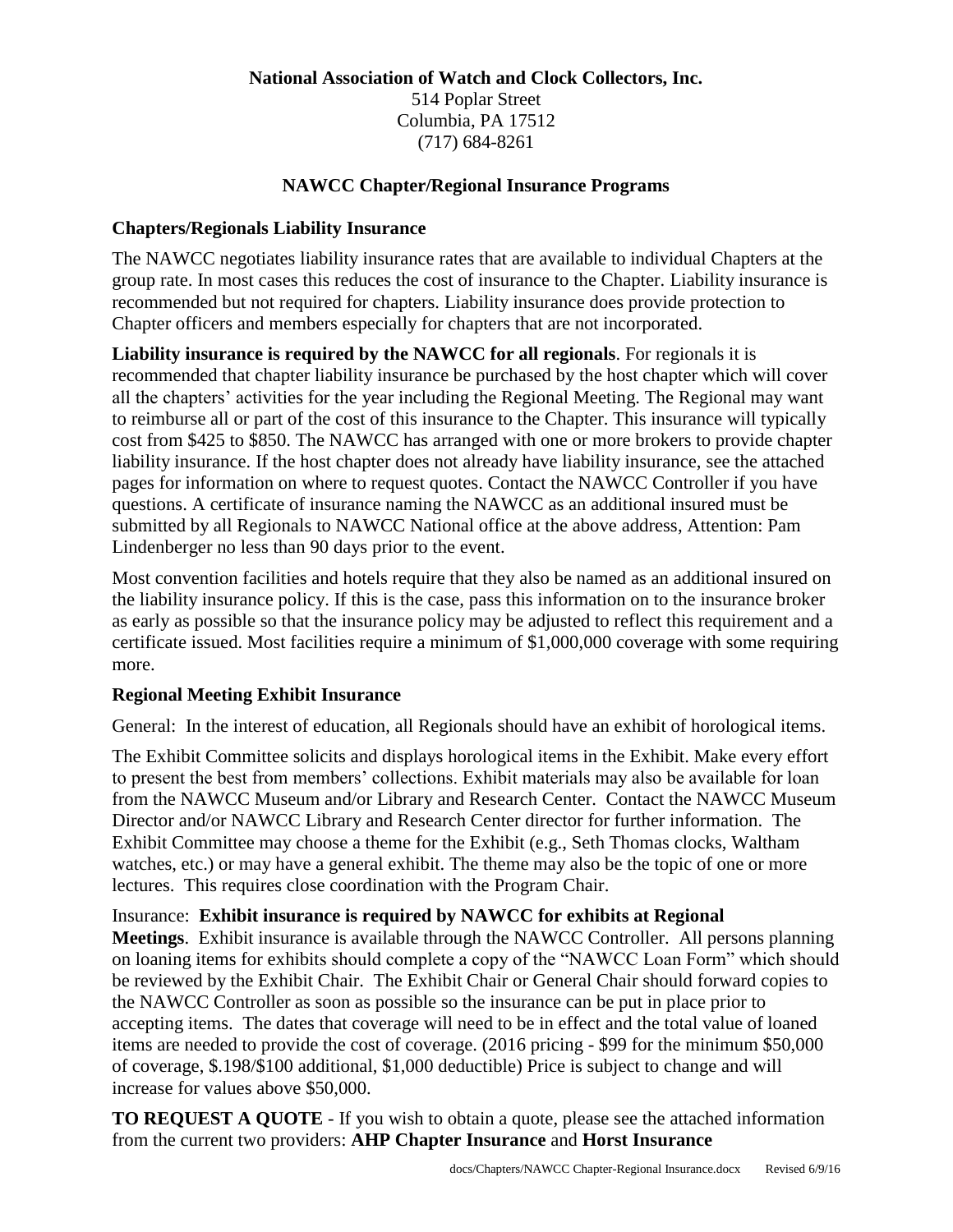# **AHP Chapter Insurance**

### **Product Features**

- **•** General liability
- Personal & bodily injury coverage
- Property coverage
- Loss of income
- Equipment breakdown
- Money and securities coverage
- Year round coverage that includes chapter meetings and regionals

## **Limits Available**

- Maximum property value of \$3,000,000
- Liability limits up to \$1,000,000/\$2,000,000

## **Additional Advantages**

- A.M. Best rated A++ carrier
- Quick turnaround time on submissions
- Superior policy issuance
- Minimum premium (starting at \$500 in 2016)
- Policy is not subject to annual audits

## **Contact AHP for a quote on NAWCC Chapter Insurance Call 888.450.3040 to talk with an AHP customer representative**